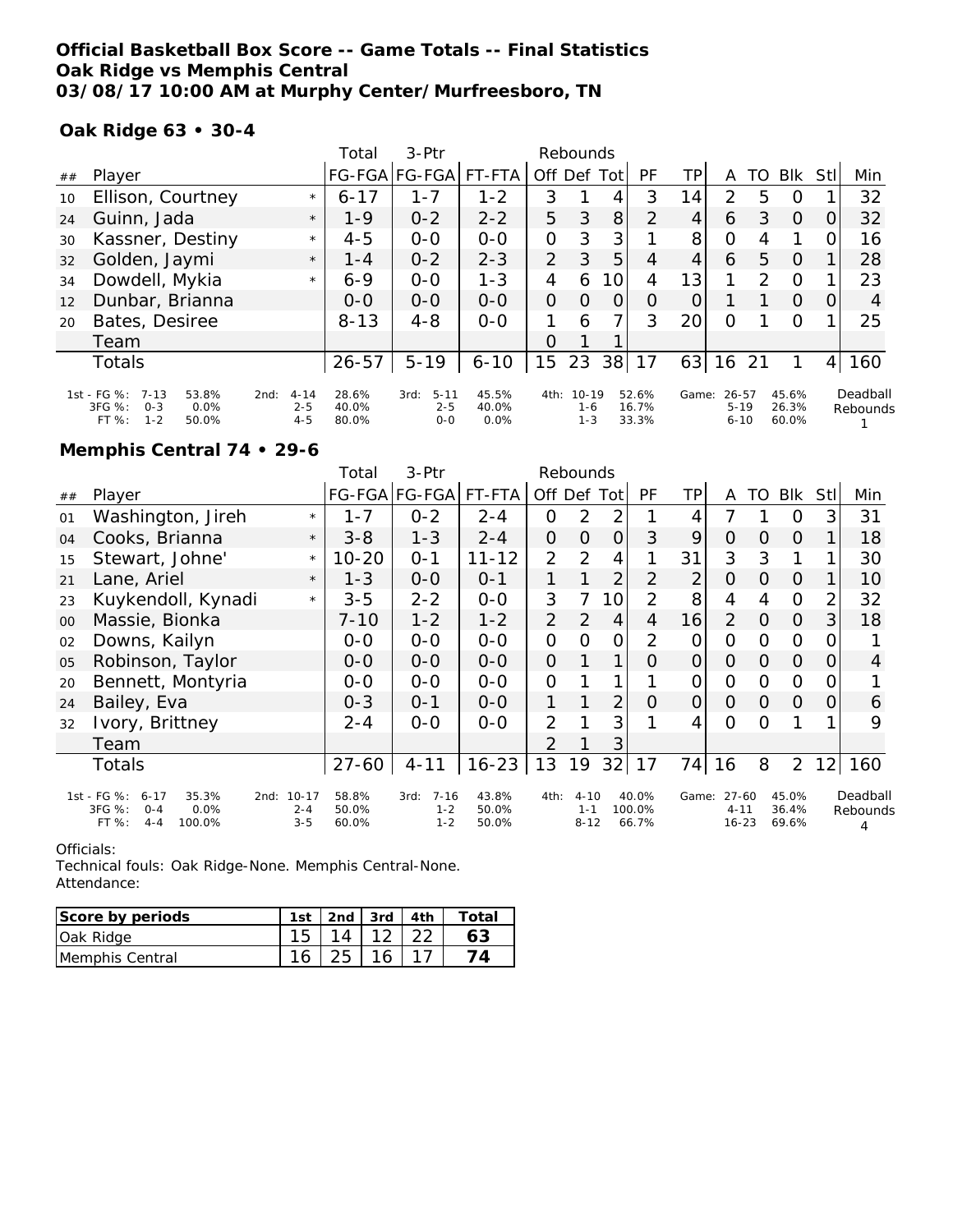## **Oak Ridge vs Memphis Central 03/08/17 10:00 AM at Murphy Center/Murfreesboro, TN 1st PERIOD Play-by-Play (Page 1)**

| HOME TEAM: Memphis Central              | Time  | Score     |                | Margin VISITORS: Oak Ridge               |
|-----------------------------------------|-------|-----------|----------------|------------------------------------------|
|                                         | 07:46 |           |                | TURNOVR by Guinn, Jada                   |
| STEAL by Stewart, Johne'                | 07:45 |           |                |                                          |
| MISSED LAYUP by Stewart, Johne'         | 07:41 |           |                |                                          |
|                                         |       |           |                |                                          |
| REBOUND (OFF) by Lane, Ariel            | 07:41 |           |                |                                          |
| MISSED JUMPER by Lane, Ariel            | 07:38 |           |                | REBOUND (DEF) by Guinn, Jada             |
| FOUL by Cooks, Brianna (P1T1)           | 07:20 |           |                |                                          |
|                                         | 07:15 |           |                | TURNOVR by Dowdell, Mykia                |
| STEAL by Lane, Ariel                    | 07:12 |           |                |                                          |
| MISSED 3 PTR by Cooks, Brianna          | 07:09 |           |                | REBOUND (DEF) by Dowdell, Mykia          |
|                                         | 06:57 | $0 - 2$   | V <sub>2</sub> | GOOD! LAYUP by Kassner, Destiny [FB/PNT] |
|                                         | 06:57 |           |                | ASSIST by Golden, Jaymi                  |
| MISSED 3 PTR by Washington, Jireh       | 06:38 |           |                | REBOUND (DEF) by Dowdell, Mykia          |
|                                         | 06:17 | $0 - 4$   | V 4            | GOOD! LAYUP by Kassner, Destiny [PNT]    |
|                                         |       |           |                |                                          |
|                                         | 06:17 |           |                | ASSIST by Dowdell, Mykia                 |
| GOOD! LAYUP by Stewart, Johne' [PNT]    | 06:10 | $2 - 4$   | V <sub>2</sub> |                                          |
|                                         | 05:55 |           |                | TURNOVR by Ellison, Courtney             |
| STEAL by Kuykendoll, Kynadi             | 05:54 |           |                |                                          |
| GOOD! LAYUP by Cooks, Brianna [FB/PNT]  | 05:51 | $4 - 4$   | T <sub>1</sub> |                                          |
| ASSIST by Kuykendoll, Kynadi            | 05:51 |           |                |                                          |
|                                         | 05:32 | $4 - 6$   | V <sub>2</sub> | GOOD! LAYUP by Kassner, Destiny [PNT]    |
|                                         | 05:32 |           |                | ASSIST by Guinn, Jada                    |
| MISSED JUMPER by Kuykendoll, Kynadi     | 05:06 |           |                | REBOUND (DEF) by Kassner, Destiny        |
|                                         |       |           |                |                                          |
|                                         | 04:58 | $4 - 8$   | V 4            | GOOD! LAYUP by Dowdell, Mykia [FB/PNT]   |
|                                         | 04:58 |           |                | ASSIST by Guinn, Jada                    |
| SUB IN: Ivory, Brittney                 | 04:47 |           |                |                                          |
| SUB OUT: Lane, Ariel                    | 04:47 |           |                |                                          |
| GOOD! JUMPER by Ivory, Brittney [PNT]   | 04:34 | $6 - 8$   | V <sub>2</sub> |                                          |
| ASSIST by Washington, Jireh             | 04:34 |           |                |                                          |
|                                         | 04:23 | $6 - 10$  | V <sub>4</sub> | GOOD! LAYUP by Dowdell, Mykia [FB/PNT]   |
|                                         | 04:23 |           |                | ASSIST by Ellison, Courtney              |
| TURNOVR by Washington, Jireh            | 04:09 |           |                |                                          |
|                                         |       |           |                | STEAL by Dowdell, Mykia                  |
|                                         | 04:08 |           |                |                                          |
| SUB IN: Massie, Bionka                  | 04:01 |           |                |                                          |
| SUB OUT: Cooks, Brianna                 | 04:01 |           |                |                                          |
| REBOUND (DEF) by Massie, Bionka         | 04:00 |           |                | MISSED JUMPER by Dowdell, Mykia          |
| GOOD! FT SHOT by Stewart, Johne'        | 03:53 | $7 - 10$  | V <sub>3</sub> | FOUL by Dowdell, Mykia (P1T1)            |
| GOOD! FT SHOT by Stewart, Johne'        | 03:53 | $8 - 10$  | V <sub>2</sub> |                                          |
|                                         | 03:53 |           |                | TURNOVR by Ellison, Courtney             |
|                                         | 03:53 |           |                | SUB IN: Bates, Desiree                   |
|                                         | 03:53 |           |                | SUB OUT: Dowdell, Mykia                  |
| STEAL by Massie, Bionka                 | 03:51 |           |                |                                          |
|                                         |       |           |                | FOUL by Ellison, Courtney (P1T2)         |
|                                         | 03:48 |           |                |                                          |
| MISSED 3 PTR by Massie, Bionka          | 03:48 |           |                |                                          |
| REBOUND (OFF) by Stewart, Johne'        | 03:48 |           |                |                                          |
| MISSED LAYUP by Washington, Jireh       | 03:24 |           |                | REBOUND (DEF) by Bates, Desiree          |
|                                         | 03:18 |           |                | MISSED 3 PTR by Golden, Jaymi            |
|                                         | 03:18 |           |                | REBOUND (OFF) by Guinn, Jada             |
|                                         | 03:12 |           |                | MISSED LAYUP by Guinn, Jada              |
|                                         | 03:12 |           |                | REBOUND (OFF) by Guinn, Jada             |
|                                         | 02:57 |           |                | TURNOVR by Kassner, Destiny              |
| STEAL by Ivory, Brittney                | 02:56 |           |                |                                          |
|                                         |       |           |                |                                          |
| GOOD! LAYUP by Stewart, Johne' [FB/PNT] | 02:52 | $10 - 10$ | T <sub>2</sub> |                                          |
|                                         | 02:47 |           |                | TIMEOUT 30sec                            |
| SUB IN: Cooks, Brianna                  | 02:47 |           |                | SUB IN: Dowdell, Mykia                   |
| SUB OUT: Stewart, Johne'                | 02:47 |           |                | SUB OUT: Kassner, Destiny                |
|                                         | 02:47 |           |                | SUB OUT: Golden, Jaymi                   |
|                                         | 02:37 |           |                | TURNOVR by Ellison, Courtney             |
| GOOD! JUMPER by Massie, Bionka [PNT]    | 02:33 | $12 - 10$ | H <sub>2</sub> |                                          |
|                                         | 02:26 | $12 - 12$ | T <sub>3</sub> | GOOD! JUMPER by Dowdell, Mykia [PNT]     |
|                                         | 02:26 |           |                | ASSIST by Guinn, Jada                    |
|                                         |       |           |                |                                          |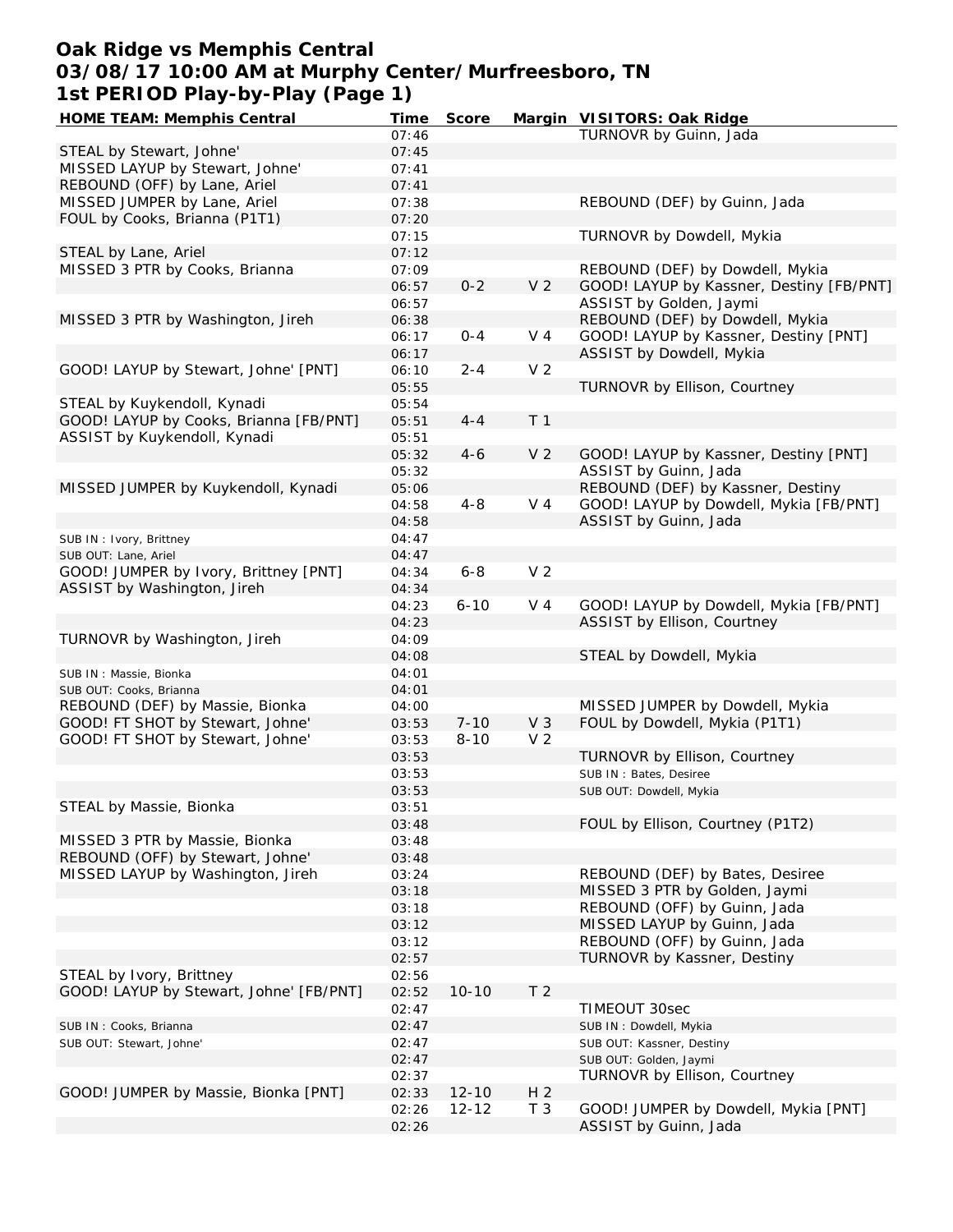# **Oak Ridge vs Memphis Central 03/08/17 10:00 AM at Murphy Center/Murfreesboro, TN 1st PERIOD Play-by-Play (Page 2)**

| HOME TEAM: Memphis Central              | Time  | Score     |                | Margin VISITORS: Oak Ridge               |
|-----------------------------------------|-------|-----------|----------------|------------------------------------------|
| MISSED LAYUP by Cooks, Brianna          | 02:21 |           |                | REBOUND (DEF) by Ellison, Courtney       |
|                                         | 02:21 |           |                | TURNOVR by Ellison, Courtney             |
| SUB IN: Stewart, Johne'                 | 02:21 |           |                | SUB IN: Golden, Jaymi                    |
| SUB OUT: Cooks, Brianna                 | 02:21 |           |                |                                          |
| MISSED JUMPER by Stewart, Johne'        | 01:47 |           |                |                                          |
| REBOUND (OFF) by Stewart, Johne'        | 01:47 |           |                |                                          |
| GOOD! FT SHOT by Stewart, Johne'        | 01:44 | $13 - 12$ | H <sub>1</sub> | FOUL by Dowdell, Mykia (P2T3)            |
| GOOD! FT SHOT by Stewart, Johne'        | 01:44 | $14 - 12$ | H <sub>2</sub> |                                          |
| SUB IN : Lane, Ariel                    | 01:44 |           |                | SUB IN: Kassner, Destiny                 |
| SUB OUT: Ivory, Brittney                | 01:44 |           |                | SUB OUT: Dowdell, Mykia                  |
| REBOUND (DEF) by Kuykendoll, Kynadi     | 01:35 |           |                | MISSED 3 PTR by Ellison, Courtney        |
| MISSED LAYUP by Stewart, Johne'         | 01:28 |           |                | REBOUND (DEF) by Golden, Jaymi           |
|                                         | 01:21 | $14 - 14$ | T 4            | GOOD! LAYUP by Kassner, Destiny [FB/PNT] |
|                                         | 01:21 |           |                | ASSIST by Golden, Jaymi                  |
| MISSED 3 PTR by Stewart, Johne'         | 01:07 |           |                | REBOUND (DEF) by (TEAM)                  |
| SUB IN: Downs, Kailyn                   | 00:59 |           |                |                                          |
| SUB OUT: Lane, Ariel                    | 00:59 |           |                |                                          |
| FOUL by Downs, Kailyn (P1T2)            | 00:43 |           |                |                                          |
|                                         | 00:41 |           |                | TURNOVR by Kassner, Destiny              |
| STEAL by Washington, Jireh              | 00:39 |           |                |                                          |
| GOOD! LAYUP by Washington, Jireh [FB/PN | 00:38 | $16 - 14$ | H <sub>2</sub> |                                          |
| FOUL by Massie, Bionka (P1T3)           | 00:24 |           |                |                                          |
| REBOUND (DEF) by Kuykendoll, Kynadi     | 00:19 |           |                | MISSED 3 PTR by Guinn, Jada              |
| TURNOVR by Kuykendoll, Kynadi           | 00:14 |           |                |                                          |
|                                         | 00:14 |           |                | SUB IN: Dowdell, Mykia                   |
|                                         | 00:14 |           |                | SUB OUT: Kassner, Destiny                |
|                                         | 00:04 |           |                | MISSED JUMPER by Guinn, Jada             |
|                                         | 00:04 |           |                | REBOUND (OFF) by Dowdell, Mykia          |
| FOUL by Downs, Kailyn (P2T4)            | 00:01 |           |                | MISSED FT SHOT by Dowdell, Mykia         |
|                                         | 00:01 |           |                | REBOUND (OFF) by (DEADBALL)              |
|                                         | 00:01 | $16 - 15$ | H <sub>1</sub> | GOOD! FT SHOT by Dowdell, Mykia          |

Memphis Central 16, Oak Ridge 15

|                                              | In. | Off       | 2nd | Fast |           |                        |
|----------------------------------------------|-----|-----------|-----|------|-----------|------------------------|
| 1st period-only Paint T/O Chance Break Bench |     |           |     |      |           |                        |
| Oak Ridge 14 1 1 8                           |     |           |     |      | $\bigcap$ | Score tied - 4 times.  |
| Memphis Central 12                           |     | <b>10</b> |     | 6    |           | Lead changed - 1 time. |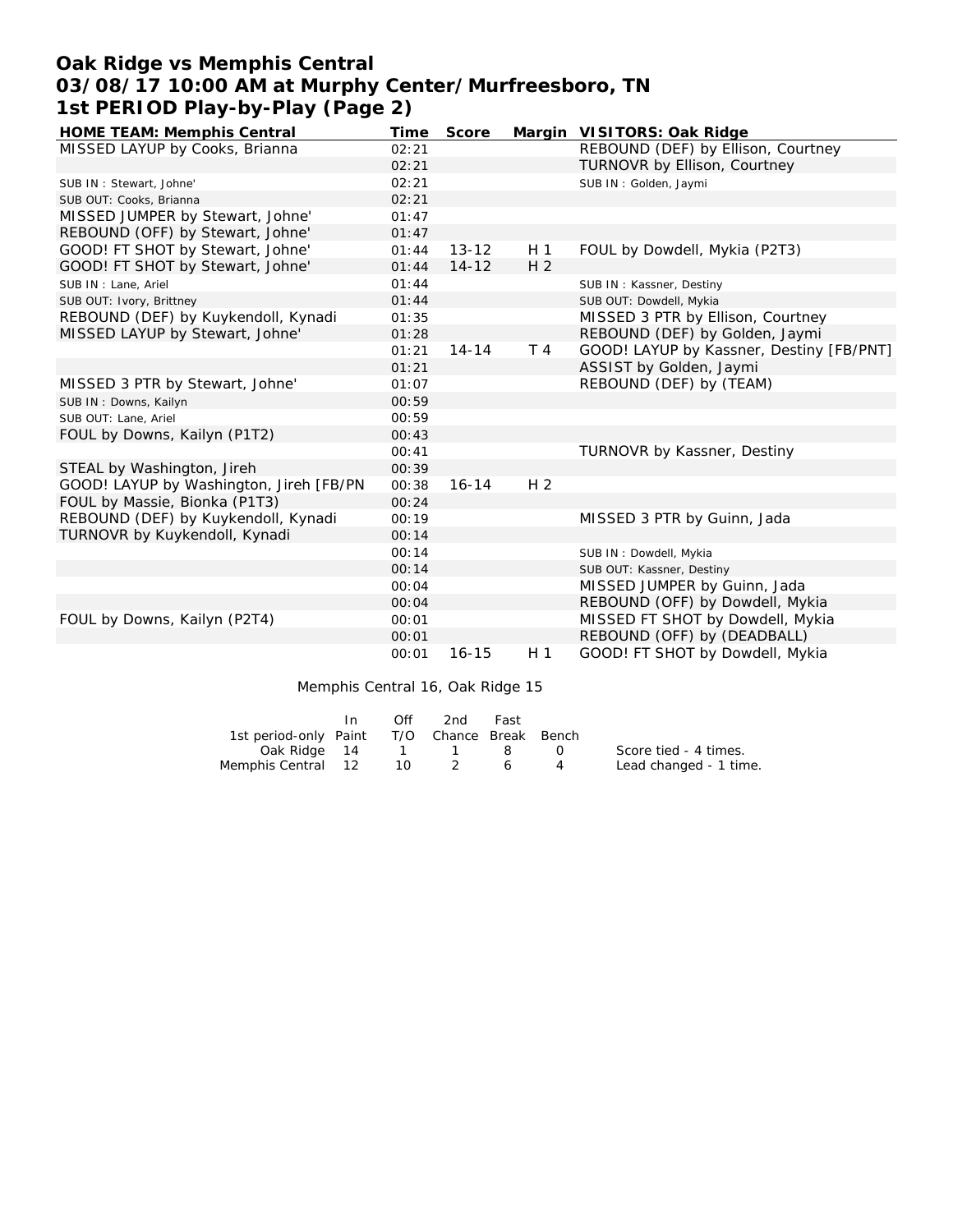# **Oak Ridge vs Memphis Central 03/08/17 10:00 AM at Murphy Center/Murfreesboro, TN 2nd PERIOD Play-by-Play (Page 1)**

| HOME TEAM: Memphis Central                                   | Time  | Score     |       | Margin VISITORS: Oak Ridge              |
|--------------------------------------------------------------|-------|-----------|-------|-----------------------------------------|
|                                                              | 08:00 |           |       | SUB IN: Bates, Desiree                  |
|                                                              | 08:00 |           |       | SUB OUT: Kassner, Destiny               |
| GOOD! JUMPER by Stewart, Johne'                              | 07:44 | $18 - 15$ | $H_3$ |                                         |
| ASSIST by Washington, Jireh                                  | 07:44 |           |       |                                         |
|                                                              | 07:32 |           |       | MISSED JUMPER by Ellison, Courtney      |
|                                                              | 07:32 |           |       | REBOUND (OFF) by Dowdell, Mykia         |
| FOUL by Cooks, Brianna (P2T5)                                | 07:28 |           |       |                                         |
| SUB IN: Bennett, Montyria                                    | 07:25 |           |       |                                         |
| SUB OUT: Cooks, Brianna                                      | 07:25 |           |       |                                         |
| FOUL by Bennett, Montyria (P1T6)                             | 07:18 |           |       |                                         |
| FOUL by Lane, Ariel (P1T7)                                   | 07:05 |           |       | MISSED FT SHOT by Golden, Jaymi         |
| REBOUND (DEF) by Bennett, Montyria                           | 07:05 |           |       |                                         |
|                                                              | 06:59 |           |       | FOUL by Golden, Jaymi (P1T4)            |
|                                                              |       |           |       |                                         |
| SUB IN : Massie, Bionka                                      | 06:59 |           |       |                                         |
| SUB OUT: Bennett, Montyria                                   | 06:59 |           |       |                                         |
|                                                              | 06:58 |           |       | SUB IN: Kassner, Destiny                |
|                                                              | 06:58 |           |       | SUB OUT: Dowdell, Mykia                 |
| GOOD! 3 PTR by Kuykendoll, Kynadi                            | 06:49 | $21 - 15$ | H 6   |                                         |
| ASSIST by Washington, Jireh                                  | 06:49 |           |       |                                         |
|                                                              | 06:31 |           |       | TURNOVR by Kassner, Destiny             |
| TURNOVR by Stewart, Johne'                                   | 06:20 |           |       | STEAL by Ellison, Courtney              |
|                                                              | 06:07 |           |       | MISSED 3 PTR by Bates, Desiree          |
|                                                              | 06:07 |           |       | REBOUND (OFF) by Guinn, Jada            |
|                                                              | 05:57 |           |       | TURNOVR by Ellison, Courtney            |
| STEAL by Massie, Bionka                                      | 05:56 |           |       |                                         |
| GOOD! LAYUP by Stewart, Johne' [FB/PNT]                      | 05:52 | $23 - 15$ | H 8   |                                         |
| ASSIST by Massie, Bionka                                     | 05:52 |           |       |                                         |
|                                                              | 05:51 |           |       | TIMEOUT TEAM                            |
| SUB IN: Bennett, Montyria                                    | 05:51 |           |       |                                         |
| SUB OUT: Lane, Ariel                                         | 05:51 |           |       |                                         |
|                                                              | 05:43 | $23 - 17$ | H 6   | GOOD! JUMPER by Ellison, Courtney [PNT] |
| MISSED JUMPER by Stewart, Johne'                             | 05:33 |           |       |                                         |
| REBOUND (OFF) by Kuykendoll, Kynadi                          | 05:33 |           |       |                                         |
| MISSED 3 PTR by Washington, Jireh                            | 05:26 |           |       |                                         |
|                                                              |       |           |       |                                         |
| REBOUND (OFF) by (TEAM)<br>GOOD! 3 PTR by Kuykendoll, Kynadi | 05:26 |           |       |                                         |
|                                                              | 05:12 | $26 - 17$ | H 9   |                                         |
| ASSIST by Stewart, Johne'                                    | 05:12 |           |       |                                         |
|                                                              | 05:00 | $26 - 19$ | H 7   | GOOD! JUMPER by Ellison, Courtney       |
| TURNOVR by Kuykendoll, Kynadi                                | 04:56 |           |       |                                         |
| SUB IN: Cooks, Brianna                                       | 04:56 |           |       |                                         |
| SUB OUT: Bennett, Montyria                                   | 04:56 |           |       |                                         |
| REBOUND (DEF) by Kuykendoll, Kynadi                          | 04:40 |           |       | MISSED JUMPER by Ellison, Courtney      |
| MISSED JUMPER by Cooks, Brianna                              | 04:35 |           |       | REBOUND (DEF) by Kassner, Destiny       |
|                                                              | 04:20 |           |       | TURNOVR by Guinn, Jada                  |
| STEAL by Washington, Jireh                                   | 04:19 |           |       |                                         |
| GOOD! FT SHOT by Stewart, Johne'                             | 04:18 | $27 - 19$ | H 8   | FOUL by Kassner, Destiny (P1T5)         |
| GOOD! FT SHOT by Stewart, Johne'                             | 04:18 | 28-19     | H 9   |                                         |
| SUB IN: Bailey, Eva                                          | 04:18 |           |       |                                         |
| SUB IN: Lane, Ariel                                          | 04:18 |           |       |                                         |
| SUB OUT: Massie, Bionka                                      | 04:18 |           |       |                                         |
| SUB OUT: Cooks, Brianna                                      | 04:18 |           |       |                                         |
| REBOUND (DEF) by Kuykendoll, Kynadi                          | 04:07 |           |       | MISSED LAYUP by Kassner, Destiny        |
| MISSED FT SHOT by Washington, Jireh                          | 04:00 |           |       | FOUL by Bates, Desiree (P1T6)           |
| REBOUND (OFF) by (DEADBALL)                                  | 04:00 |           |       |                                         |
| GOOD! FT SHOT by Washington, Jireh                           | 04:00 | 29-19     | H 10  |                                         |
|                                                              | 03:55 |           |       | TURNOVR by Golden, Jaymi                |
| MISSED 3 PTR by Bailey, Eva                                  |       |           |       |                                         |
|                                                              | 03:34 |           |       |                                         |
| REBOUND (OFF) by Kuykendoll, Kynadi                          | 03:34 |           |       |                                         |
| MISSED LAYUP by Kuykendoll, Kynadi                           | 03:31 |           |       | REBOUND (DEF) by Bates, Desiree         |
|                                                              | 03:23 | 29-22     | H 7   | GOOD! 3 PTR by Bates, Desiree           |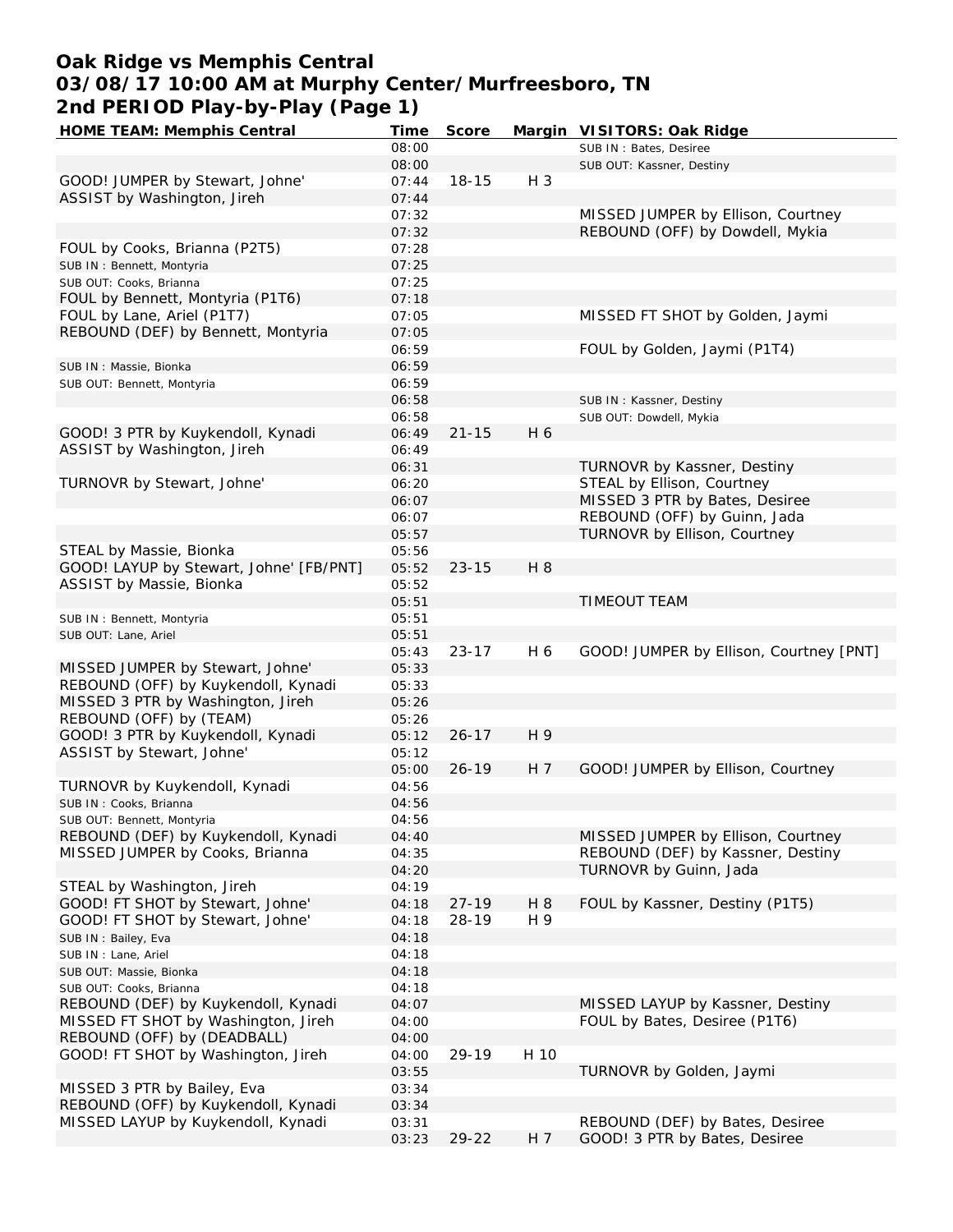# **Oak Ridge vs Memphis Central 03/08/17 10:00 AM at Murphy Center/Murfreesboro, TN 2nd PERIOD Play-by-Play (Page 2)**

| HOME TEAM: Memphis Central              | Time           | Score     |      | Margin VISITORS: Oak Ridge        |
|-----------------------------------------|----------------|-----------|------|-----------------------------------|
|                                         | 03:23          |           |      | ASSIST by Ellison, Courtney       |
| MISSED JUMPER by Lane, Ariel            | 03:12          |           |      | BLOCK by Kassner, Destiny         |
| REBOUND (OFF) by (TEAM)                 | 03:12          |           |      |                                   |
| SUB IN: Brooks, Asia                    | 03:12          |           |      | SUB IN: Dowdell, Mykia            |
|                                         | 03:12          |           |      | SUB OUT: Kassner, Destiny         |
| GOOD! JUMPER by Stewart, Johne'         | 03:07          | $31 - 22$ | H 9  |                                   |
| ASSIST by Washington, Jireh             | 03:07          |           |      |                                   |
| REBOUND (DEF) by Bailey, Eva            | 02:50          |           |      | MISSED LAYUP by Dowdell, Mykia    |
| GOOD! JUMPER by Stewart, Johne' [FB]    | 02:45          | $33 - 22$ | H 11 |                                   |
| ASSIST by Kuykendoll, Kynadi            | 02:45          |           |      |                                   |
| REBOUND (DEF) by Lane, Ariel            | 02:32          |           |      | MISSED LAYUP by Guinn, Jada       |
| MISSED FT SHOT by Lane, Ariel           | 02:31          |           |      | FOUL by Dowdell, Mykia (P3T7)     |
|                                         |                |           |      |                                   |
|                                         | 02:31<br>02:31 |           |      | REBOUND (DEF) by Guinn, Jada      |
|                                         |                |           |      | SUB IN: Kassner, Destiny          |
|                                         | 02:31          |           |      | SUB OUT: Dowdell, Mykia           |
| REBOUND (DEF) by Stewart, Johne'        | 02:21          |           |      | MISSED 3 PTR by Ellison, Courtney |
| SUB IN: Cooks, Brianna                  | 02:11          |           |      |                                   |
| SUB IN: Ivory, Brittney                 | 02:11          |           |      |                                   |
| SUB OUT: Lane, Ariel                    | 02:11          |           |      |                                   |
| SUB OUT: Kuykendoll, Kynadi             | 02:11          |           |      |                                   |
| GOOD! JUMPER by Stewart, Johne'         | 02:04          | $35 - 22$ | H 13 |                                   |
|                                         | 01:49          |           |      | MISSED 3 PTR by Ellison, Courtney |
|                                         | 01:49          |           |      | REBOUND (OFF) by Guinn, Jada      |
| FOUL by Cooks, Brianna (P3T8)           | 01:46          | $35 - 23$ | H 12 | GOOD! FT SHOT by Guinn, Jada      |
|                                         | 01:46          | $35 - 24$ | H 11 | GOOD! FT SHOT by Guinn, Jada      |
| SUB IN: Kuykendoll, Kynadi              | 01:46          |           |      |                                   |
| SUB IN: Massie, Bionka                  | 01:46          |           |      |                                   |
| SUB OUT: Bailey, Eva                    | 01:46          |           |      |                                   |
| SUB OUT: Cooks, Brianna                 | 01:46          |           |      |                                   |
| GOOD! JUMPER by Stewart, Johne'         | 01:39          | $37 - 24$ | H 13 |                                   |
| ASSIST by Washington, Jireh             | 01:39          |           |      |                                   |
|                                         | 01:16          | $37 - 27$ | H 10 | GOOD! 3 PTR by Bates, Desiree     |
|                                         | 01:16          |           |      | ASSIST by Golden, Jaymi           |
| MISSED JUMPER by Massie, Bionka         | 00:58          |           |      |                                   |
| REBOUND (OFF) by Kuykendoll, Kynadi     | 00:58          |           |      |                                   |
| GOOD! LAYUP by Kuykendoll, Kynadi [PNT] | 00:53          | $39 - 27$ | H 12 |                                   |
| REBOUND (DEF) by Ivory, Brittney        | 00:32          |           |      | MISSED LAYUP by Golden, Jaymi     |
| GOOD! LAYUP by Stewart, Johne' [FB/PNT] | 00:26          | $41 - 27$ | H 14 |                                   |
| ASSIST by Massie, Bionka                | 00:26          |           |      |                                   |
| BLOCK by Ivory, Brittney                | 00:13          |           |      | MISSED JUMPER by Guinn, Jada      |
| REBOUND (DEF) by Kuykendoll, Kynadi     | 00:10          |           |      |                                   |
| TURNOVR by Kuykendoll, Kynadi           | 00:06          |           |      |                                   |
|                                         |                |           |      | STEAL by Golden, Jaymi            |
| FOUL by Washington, Jireh (P1T9)        | 00:05          |           | H 13 | GOOD! FT SHOT by Golden, Jaymi    |
|                                         | 00:02          | 41-28     |      |                                   |
|                                         | 00:02          | $41 - 29$ | H 12 | GOOD! FT SHOT by Golden, Jaymi    |
| SUB IN: Robinson, Taylor                | 00:02          |           |      |                                   |
| SUB OUT: Washington, Jireh              | 00:02          |           |      |                                   |

#### Memphis Central 41, Oak Ridge 29

|                                              | In. | Off | 2nd | Fast          |   |                         |
|----------------------------------------------|-----|-----|-----|---------------|---|-------------------------|
| 2nd period-only Paint T/O Chance Break Bench |     |     |     |               |   |                         |
| Oak Ridge 2 2 2                              |     |     |     | $\cup$ $\cup$ | 6 | Score tied - 0 times.   |
| Memphis Central 6                            |     |     | 4 7 | $\sim$ 6      |   | Lead changed - 0 times. |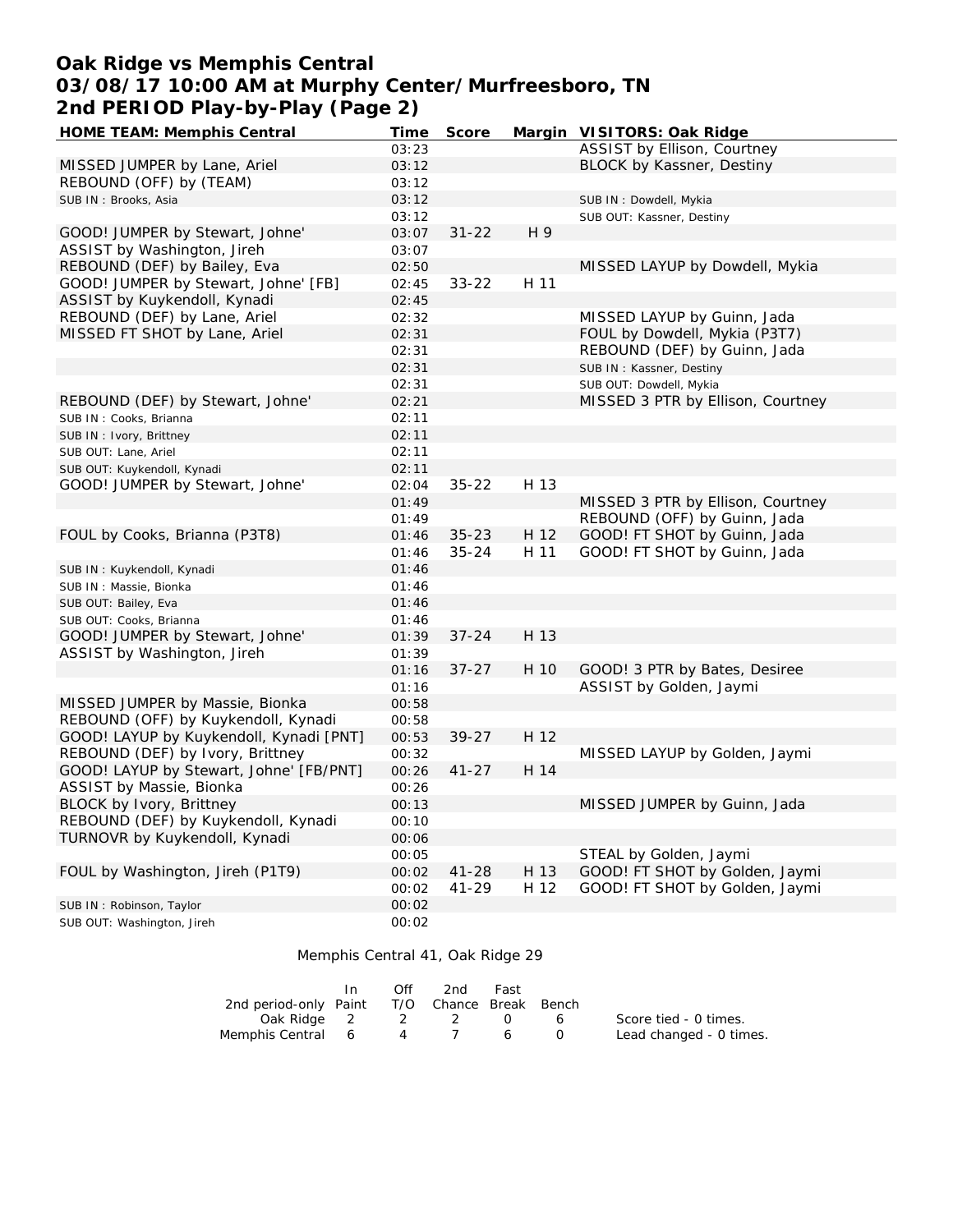## **Oak Ridge vs Memphis Central 03/08/17 10:00 AM at Murphy Center/Murfreesboro, TN 3rd PERIOD Play-by-Play (Page 1)**

| HOME TEAM: Memphis Central              | Time  | Score     |      | Margin VISITORS: Oak Ridge             |
|-----------------------------------------|-------|-----------|------|----------------------------------------|
| MISSED JUMPER by Stewart, Johne'        | 07:40 |           |      | REBOUND (DEF) by Guinn, Jada           |
|                                         | 07:34 | $41 - 31$ | H 10 | GOOD! LAYUP by Dowdell, Mykia [FB/PNT] |
|                                         | 07:34 |           |      | ASSIST by Guinn, Jada                  |
| GOOD! LAYUP by Lane, Ariel [PNT]        | 07:08 | $43 - 31$ | H 12 |                                        |
| ASSIST by Washington, Jireh             | 07:08 |           |      |                                        |
|                                         | 06:56 |           |      | TURNOVR by Golden, Jaymi               |
| MISSED JUMPER by Stewart, Johne'        | 06:39 |           |      | REBOUND (DEF) by Kassner, Destiny      |
|                                         | 06:30 |           |      | TURNOVR by Golden, Jaymi               |
| STEAL by Cooks, Brianna                 | 06:29 |           |      |                                        |
| GOOD! LAYUP by Cooks, Brianna [FB/PNT]  | 06:28 | $45 - 31$ | H 14 |                                        |
|                                         |       |           |      |                                        |
| FOUL by Stewart, Johne' (P1T1)          | 06:18 |           |      | MISSED 3 PTR by Ellison, Courtney      |
|                                         | 06:08 |           |      |                                        |
|                                         | 06:08 |           |      | REBOUND (OFF) by Dowdell, Mykia        |
| FOUL by Lane, Ariel (P2T2)              | 06:02 |           |      |                                        |
| SUB IN: Ivory, Brittney                 | 06:02 |           |      |                                        |
| SUB OUT: Lane, Ariel                    | 06:02 |           |      |                                        |
|                                         | 05:58 |           |      | MISSED 3 PTR by Guinn, Jada            |
|                                         | 05:58 |           |      | REBOUND (OFF) by Golden, Jaymi         |
|                                         | 05:53 | 45-33     | H 12 | GOOD! JUMPER by Golden, Jaymi          |
| GOOD! LAYUP by Ivory, Brittney [FB/PNT] | 05:44 | $47 - 33$ | H 14 |                                        |
| ASSIST by Stewart, Johne'               | 05:44 |           |      |                                        |
|                                         | 05:39 |           |      | TURNOVR by Kassner, Destiny            |
| GOOD! 3 PTR by Cooks, Brianna           | 05:35 | 50-33     | H 17 |                                        |
| ASSIST by Washington, Jireh             | 05:35 |           |      |                                        |
|                                         | 05:23 |           |      | TIMEOUT 30sec                          |
|                                         | 05:23 |           |      | SUB IN: Bates, Desiree                 |
|                                         | 05:23 |           |      | SUB OUT: Kassner, Destiny              |
| FOUL by Ivory, Brittney (P1T3)          | 05:09 |           |      |                                        |
|                                         | 05:04 |           |      | MISSED 3 PTR by Ellison, Courtney      |
|                                         | 05:04 |           |      | REBOUND (OFF) by Guinn, Jada           |
|                                         | 05:01 | 50-35     | H 15 | GOOD! JUMPER by Guinn, Jada [PNT]      |
| MISSED LAYUP by Washington, Jireh       | 04:53 |           |      |                                        |
| REBOUND (OFF) by Ivory, Brittney        | 04:53 |           |      |                                        |
| MISSED JUMPER by Ivory, Brittney        | 04:50 |           |      | REBOUND (DEF) by Golden, Jaymi         |
|                                         | 04:43 |           |      | TURNOVR by Golden, Jaymi               |
|                                         | 04:15 |           |      | FOUL by Ellison, Courtney (P2T1)       |
| MISSED LAYUP by Washington, Jireh       | 03:59 |           |      |                                        |
| REBOUND (OFF) by Ivory, Brittney        |       |           |      |                                        |
|                                         | 03:59 |           |      |                                        |
| MISSED LAYUP by Ivory, Brittney         | 03:55 |           |      | REBOUND (DEF) by Golden, Jaymi         |
|                                         | 03:47 | 50-38     | H 12 | GOOD! 3 PTR by Bates, Desiree          |
|                                         | 03:47 |           |      | ASSIST by Golden, Jaymi                |
| MISSED JUMPER by Stewart, Johne'        | 03:00 |           |      | REBOUND (DEF) by Dowdell, Mykia        |
| BLOCK by Stewart, Johne'                | 02:50 |           |      | MISSED LAYUP by Bates, Desiree         |
| REBOUND (DEF) by Stewart, Johne'        | 02:48 |           |      |                                        |
| MISSED FT SHOT by Washington, Jireh     | 02:46 |           |      | FOUL by Guinn, Jada (P1T2)             |
| REBOUND (OFF) by (DEADBALL)             | 02:46 |           |      |                                        |
| GOOD! FT SHOT by Washington, Jireh      | 02:46 | $51 - 38$ | H 13 |                                        |
|                                         | 02:32 |           |      | TURNOVR by Dowdell, Mykia              |
| SUB IN : Massie, Bionka                 | 02:32 |           |      |                                        |
| SUB OUT: Ivory, Brittney                | 02:32 |           |      |                                        |
| TURNOVR by Stewart, Johne'              | 02:15 |           |      |                                        |
|                                         | 02:14 |           |      | STEAL by Bates, Desiree                |
| REBOUND (DEF) by Washington, Jireh      | 02:08 |           |      | MISSED LAYUP by Guinn, Jada            |
| GOOD! LAYUP by Massie, Bionka [PNT]     | 01:55 | 53-38     | H 15 |                                        |
| ASSIST by Kuykendoll, Kynadi            | 01:55 |           |      |                                        |
|                                         | 01:52 |           |      | TIMEOUT 30sec                          |
|                                         | 01:38 |           |      | FOUL by Ellison, Courtney (P3T3)       |
| MISSED LAYUP by Stewart, Johne'         | 01:34 |           |      | REBOUND (DEF) by Bates, Desiree        |
|                                         | 01:30 |           |      | TURNOVR by Golden, Jaymi               |
| STEAL by Kuykendoll, Kynadi             | 01:29 |           |      |                                        |
|                                         |       |           |      |                                        |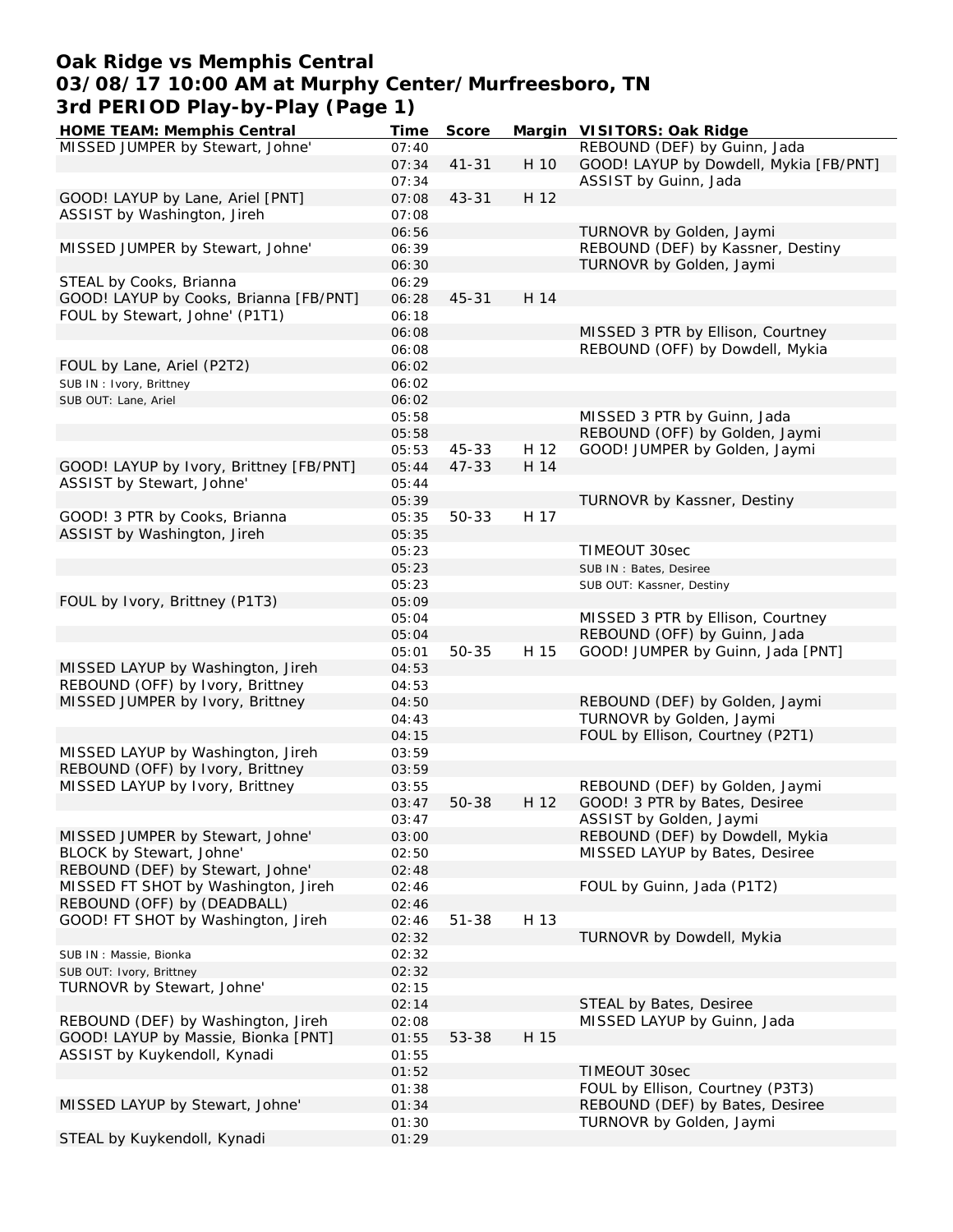# **Oak Ridge vs Memphis Central 03/08/17 10:00 AM at Murphy Center/Murfreesboro, TN 3rd PERIOD Play-by-Play (Page 2)**

| <b>HOME TEAM: Memphis Central</b>       | Time  | Score     |      | Margin VISITORS: Oak Ridge       |
|-----------------------------------------|-------|-----------|------|----------------------------------|
| GOOD! LAYUP by Stewart, Johne' [FB/PNT] | 01:27 | 55-38     | H 17 |                                  |
| ASSIST by Kuykendoll, Kynadi            | 01:27 |           |      |                                  |
| FOUL by Massie, Bionka (P2T4)           | 01:07 |           |      |                                  |
|                                         | 01:07 |           |      | SUB IN: Dunbar, Brianna          |
|                                         | 01:07 |           |      | SUB OUT: Golden, Jaymi           |
| REBOUND (DEF) by Massie, Bionka         | 00:54 |           |      | MISSED JUMPER by Guinn, Jada     |
| MISSED 3 PTR by Cooks, Brianna          | 00:28 |           |      |                                  |
| REBOUND (OFF) by Massie, Bionka         | 00:28 |           |      |                                  |
| GOOD! JUMPER by Massie, Bionka [PNT]    | 00:23 | 57-38     | H 19 |                                  |
|                                         | 00:09 | $57 - 41$ | H 16 | GOOD! 3 PTR by Ellison, Courtney |
|                                         | 00:09 |           |      | ASSIST by Dunbar, Brianna        |

Memphis Central 57, Oak Ridge 41

|                                              | Off    | 2nd | Fast |     |                         |
|----------------------------------------------|--------|-----|------|-----|-------------------------|
| 3rd period-only Paint T/O Chance Break Bench |        |     |      |     |                         |
| Oak Ridge 4                                  | $\cup$ | 4   |      | - 3 | Score tied - 0 times.   |
| Memphis Central 12                           |        |     | 6    |     | Lead changed - 0 times. |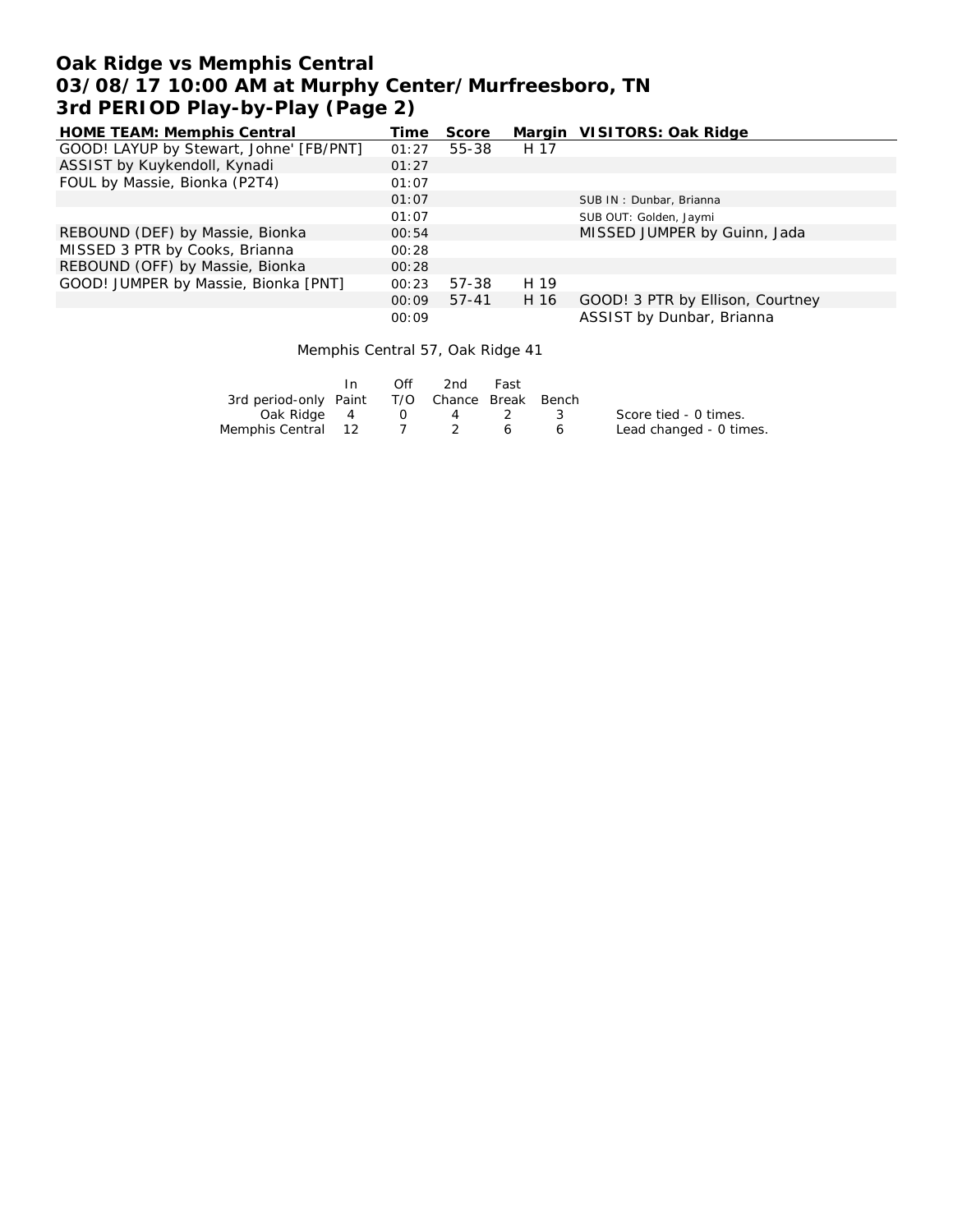## **Oak Ridge vs Memphis Central 03/08/17 10:00 AM at Murphy Center/Murfreesboro, TN 4th PERIOD Play-by-Play (Page 1)**

| HOME TEAM: Memphis Central             | <b>Time</b> | Score     |      | Margin VISITORS: Oak Ridge              |
|----------------------------------------|-------------|-----------|------|-----------------------------------------|
| SUB IN : Massie, Bionka                | 08:00       |           |      | SUB IN: Bates, Desiree                  |
| SUB OUT: Lane, Ariel                   | 08:00       |           |      | SUB IN: Dunbar, Brianna                 |
|                                        | 08:00       |           |      | SUB OUT: Kassner, Destiny               |
|                                        | 08:00       |           |      | SUB OUT: Golden, Jaymi                  |
|                                        | 07:57       |           |      | FOUL by Bates, Desiree (P2T4)           |
| MISSED LAYUP by Washington, Jireh      | 07:45       |           |      | REBOUND (DEF) by Dowdell, Mykia         |
|                                        | 07:34       |           |      | MISSED 3 PTR by Ellison, Courtney       |
|                                        | 07:34       |           |      | REBOUND (OFF) by Bates, Desiree         |
|                                        | 07:30       | $57 - 43$ | H 14 | GOOD! LAYUP by Bates, Desiree [PNT]     |
| GOOD! 3 PTR by Massie, Bionka          | 07:10       | 60-43     | H 17 |                                         |
|                                        | 07:10       |           |      |                                         |
| ASSIST by Stewart, Johne'              |             |           |      |                                         |
|                                        | 06:59       |           |      | TURNOVR by Guinn, Jada                  |
| STEAL by Massie, Bionka                | 06:58       |           |      |                                         |
| MISSED LAYUP by Cooks, Brianna         | 06:56       |           |      | REBOUND (DEF) by Bates, Desiree         |
| REBOUND (DEF) by Washington, Jireh     | 06:47       |           |      | MISSED 3 PTR by Bates, Desiree          |
| MISSED FT SHOT by Cooks, Brianna       | 06:40       |           |      | FOUL by Bates, Desiree (P3T5)           |
| REBOUND (OFF) by (DEADBALL)            | 06:40       |           |      |                                         |
| GOOD! FT SHOT by Cooks, Brianna        | 06:40       | $61 - 43$ | H 18 |                                         |
| SUB IN: Bailey, Eva                    | 06:40       |           |      |                                         |
| SUB OUT: Stewart, Johne'               | 06:40       |           |      |                                         |
| FOUL by Massie, Bionka (P3T5)          | 06:27       |           |      |                                         |
|                                        | 06:23       | $61 - 45$ | H 16 | GOOD! JUMPER by Dowdell, Mykia [PNT]    |
| GOOD! JUMPER by Massie, Bionka [PNT]   | 05:58       | 63-45     | H 18 |                                         |
|                                        | 05:48       |           |      | TURNOVR by Dunbar, Brianna              |
| STEAL by Washington, Jireh             | 05:46       |           |      |                                         |
| MISSED JUMPER by Bailey, Eva           | 05:44       |           |      |                                         |
| REBOUND (OFF) by Bailey, Eva           | 05:44       |           |      |                                         |
| MISSED JUMPER by Bailey, Eva           | 05:42       |           |      |                                         |
| REBOUND (OFF) by Massie, Bionka        | 05:42       |           |      |                                         |
|                                        |             |           | H 20 |                                         |
| GOOD! JUMPER by Massie, Bionka [PNT]   | 05:38       | 65-45     |      |                                         |
|                                        | 05:24       | 65-47     | H 18 | GOOD! LAYUP by Ellison, Courtney [PNT]  |
|                                        | 05:24       |           |      | ASSIST by Guinn, Jada                   |
| TURNOVR by Kuykendoll, Kynadi          | 05:19       |           |      |                                         |
|                                        | 05:00       |           |      | MISSED 3 PTR by Bates, Desiree          |
|                                        | 05:00       |           |      | REBOUND (OFF) by Ellison, Courtney      |
|                                        | 04:56       |           |      | MISSED JUMPER by Ellison, Courtney      |
|                                        | 04:56       |           |      | REBOUND (OFF) by Ellison, Courtney      |
|                                        | 04:54       | 65-49     | H 16 | GOOD! JUMPER by Ellison, Courtney [PNT] |
| FOUL by Kuykendoll, Kynadi (P1T6)      | 04:54       |           |      | MISSED FT SHOT by Ellison, Courtney     |
| REBOUND (DEF) by Robinson, Taylor      | 04:54       |           |      |                                         |
| SUB IN: Stewart, Johne'                | 04:54       |           |      | SUB IN: Golden, Jaymi                   |
| SUB IN: Robinson, Taylor               | 04:54       |           |      | SUB OUT: Dunbar, Brianna                |
| SUB OUT: Washington, Jireh             | 04:54       |           |      |                                         |
| SUB OUT: Cooks, Brianna                | 04:54       |           |      |                                         |
| GOOD! LAYUP by Massie, Bionka [FB/PNT] | 04:46       | 67-49     | H 18 |                                         |
|                                        | 04:25       | $67 - 51$ | H 16 | GOOD! LAYUP by Dowdell, Mykia [PNT]     |
|                                        | 04:25       |           |      | ASSIST by Guinn, Jada                   |
| FOUL by Kuykendoll, Kynadi (P2T7)      | 04:25       |           |      | MISSED FT SHOT by Dowdell, Mykia        |
| REBOUND (DEF) by Kuykendoll, Kynadi    | 04:25       |           |      |                                         |
| MISSED JUMPER by Stewart, Johne'       | 04:17       |           |      | REBOUND (DEF) by Dowdell, Mykia         |
|                                        |             |           |      |                                         |
|                                        | 04:09       | 67-53     | H 14 | GOOD! JUMPER by Bates, Desiree          |
| TURNOVR by Stewart, Johne'             | 03:51       |           |      |                                         |
| SUB IN: Washington, Jireh              | 03:51       |           |      |                                         |
| SUB OUT: Bailey, Eva                   | 03:51       |           |      |                                         |
|                                        | 03:34       | 67-55     | H 12 | GOOD! LAYUP by Bates, Desiree [PNT]     |
| MISSED JUMPER by Massie, Bionka        | 02:59       |           |      | REBOUND (DEF) by Dowdell, Mykia         |
|                                        | 02:46       | 67-57     | H 10 | GOOD! LAYUP by Ellison, Courtney [PNT]  |
|                                        | 02:46       |           |      | ASSIST by Golden, Jaymi                 |
| FOUL by Massie, Bionka (P4T8)          | 02:46       |           |      |                                         |
| TIMEOUT 30sec                          | 02:46       |           |      |                                         |
|                                        |             |           |      |                                         |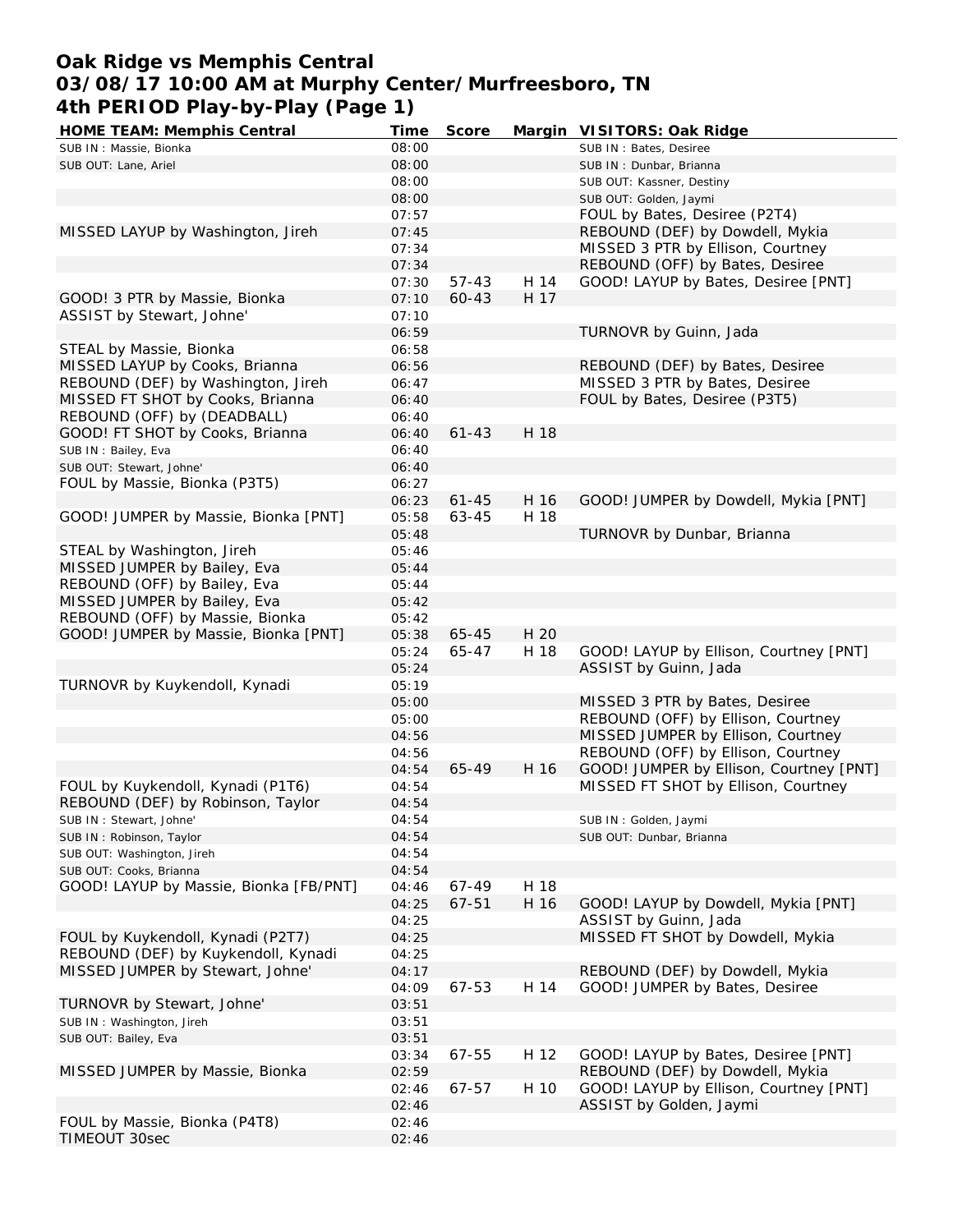# **Oak Ridge vs Memphis Central 03/08/17 10:00 AM at Murphy Center/Murfreesboro, TN 4th PERIOD Play-by-Play (Page 2)**

| HOME TEAM: Memphis Central          | Time  | Score     |                | Margin VISITORS: Oak Ridge           |
|-------------------------------------|-------|-----------|----------------|--------------------------------------|
|                                     | 02:45 | 67-58     | H 9            | GOOD! FT SHOT by Ellison, Courtney   |
|                                     | 01:58 |           |                | FOUL by Dowdell, Mykia (P4T6)        |
| GOOD! FT SHOT by Massie, Bionka     | 01:57 | 68-58     | H 10           |                                      |
| MISSED FT SHOT by Massie, Bionka    | 01:57 |           |                | REBOUND (DEF) by Bates, Desiree      |
|                                     | 01:49 | 68-61     | H <sub>7</sub> | GOOD! 3 PTR by Bates, Desiree        |
|                                     | 01:49 |           |                | ASSIST by Golden, Jaymi              |
| GOOD! FT SHOT by Cooks, Brianna     | 01:18 | 69-61     | H 8            | FOUL by Golden, Jaymi (P2T7)         |
| MISSED FT SHOT by Cooks, Brianna    | 01:18 |           |                | REBOUND (DEF) by Bates, Desiree      |
| SUB IN: Cooks, Brianna              | 01:18 |           |                |                                      |
| SUB OUT: Robinson, Taylor           | 01:18 |           |                |                                      |
|                                     | 01:12 |           |                | MISSED 3 PTR by Bates, Desiree       |
|                                     | 01:12 |           |                | REBOUND (OFF) by Ellison, Courtney   |
|                                     | 01:08 |           |                | MISSED JUMPER by Ellison, Courtney   |
|                                     | 01:08 |           |                | REBOUND (OFF) by Golden, Jaymi       |
| REBOUND (DEF) by (TEAM)             | 01:04 |           |                | MISSED 3 PTR by Golden, Jaymi        |
| <b>TIMEOUT TEAM</b>                 | 01:01 |           |                |                                      |
| GOOD! FT SHOT by Stewart, Johne'    | 00:59 | $70 - 61$ | H 9            | FOUL by Guinn, Jada (P2T8)           |
| GOOD! FT SHOT by Stewart, Johne'    | 00:59 | $71 - 61$ | H 10           |                                      |
|                                     | 00:54 |           |                | MISSED JUMPER by Ellison, Courtney   |
|                                     | 00:54 |           |                | REBOUND (OFF) by Dowdell, Mykia      |
| REBOUND (DEF) by Kuykendoll, Kynadi | 00:49 |           |                | MISSED JUMPER by Dowdell, Mykia      |
| GOOD! FT SHOT by Stewart, Johne'    | 00:42 | $72 - 61$ | H 11           | FOUL by Golden, Jaymi (P3T9)         |
| GOOD! FT SHOT by Stewart, Johne'    | 00:42 | 73-61     | H 12           |                                      |
|                                     | 00:31 | $73 - 63$ | H 10           | GOOD! JUMPER by Bates, Desiree [PNT] |
| MISSED FT SHOT by Stewart, Johne'   | 00:24 |           |                | FOUL by Golden, Jaymi (P4T10)        |
| REBOUND (OFF) by (DEADBALL)         | 00:24 |           |                |                                      |
| GOOD! FT SHOT by Stewart, Johne'    | 00:24 | $74-63$   | H 11           |                                      |
|                                     | 00:15 |           |                | <b>TURNOVR by Bates, Desiree</b>     |

Memphis Central 74, Oak Ridge 63

|                                              | In. | Off | 2nd | Fast   |        |                         |
|----------------------------------------------|-----|-----|-----|--------|--------|-------------------------|
| 4th period-only Paint T/O Chance Break Bench |     |     |     |        |        |                         |
| Oak Ridge 16                                 |     | 4   | 4   | $\cup$ |        | Score tied - 0 times.   |
| Memphis Central 6 2 2 2                      |     |     |     |        | - 10 - | Lead changed - 0 times. |